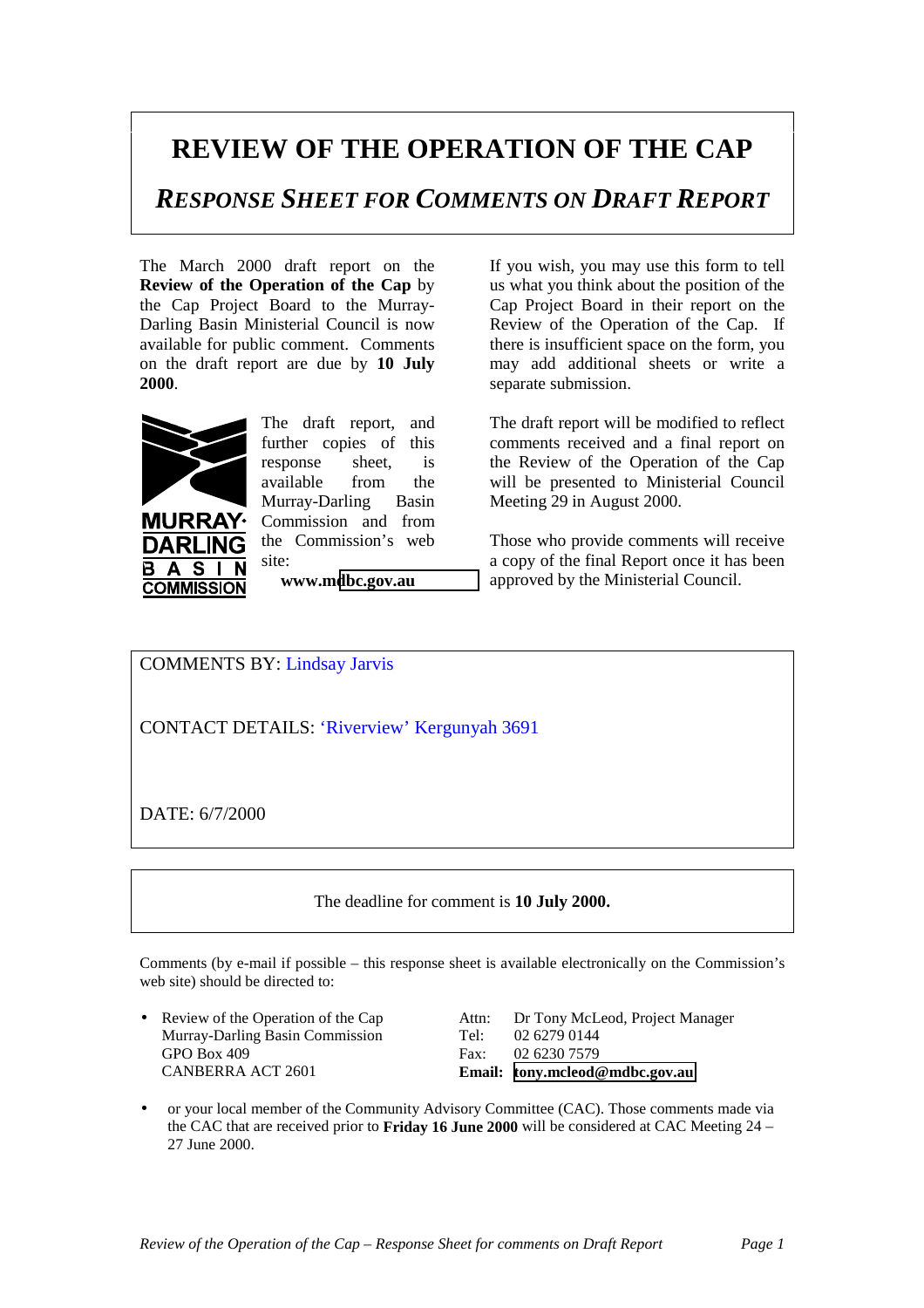|                                            |                                                                                                                                                                                                                                                                                                                                                                                                                                                                                                                                                                                                                                                                                                                                                                                                                                                                                                                                                      | Comment                                                                                                                                                                                                                                                                             |
|--------------------------------------------|------------------------------------------------------------------------------------------------------------------------------------------------------------------------------------------------------------------------------------------------------------------------------------------------------------------------------------------------------------------------------------------------------------------------------------------------------------------------------------------------------------------------------------------------------------------------------------------------------------------------------------------------------------------------------------------------------------------------------------------------------------------------------------------------------------------------------------------------------------------------------------------------------------------------------------------------------|-------------------------------------------------------------------------------------------------------------------------------------------------------------------------------------------------------------------------------------------------------------------------------------|
|                                            | Cap Project Board Position<br>The Project Board has<br>concluded that the Cap has been<br>an essential first step in<br>providing for the environmental<br>sustainability of the river system<br>of the Basin. Without the Cap,<br>there would have been a<br>significantly increased risk that<br>the environmental degradation<br>of the river system of the<br>Murray-Darling Basin would<br>have been worse.                                                                                                                                                                                                                                                                                                                                                                                                                                                                                                                                     | I agree with this conclusion<br>It also is necessary to review progress, and note<br>that all jurisdictions have not made the same<br>progress<br>Five Years is a short time to expect to see results.                                                                              |
| <b>Ecological Sustainability of Rivers</b> | However, the Project Board has<br>concluded that there is<br>no<br>certainty that<br>the Cap<br>on<br>diversions at its current level<br>represents a sustainable level of<br>diversions – the level at which it<br>is set being that which existed at<br>the time when it was decided to<br>introduce a Cap.<br>Further, the Project Board<br>that as<br>recommends<br>better<br>information<br>informs<br>our<br>management of the Basin's<br>resources, the level at which the<br>Cap is set should continue to be<br>refined to reflect our increased<br>understanding.<br>is<br>likely<br>that<br>It<br>such<br>refinements may lead to the<br>lowering of the level of the Cap<br>in some valleys.<br>Indeed, some jurisdictions have<br>increased<br>already<br>the<br>environment's share, via access<br>restrictions in addition to that<br>required by the Cap, as part of<br>their longer-term direction of<br>improved water management. | I Agree<br>It is important that if a reduction of the cap is<br>contemplated No further licenses should be issued.<br>Water now issued by authorities (off quota and<br>should<br>not<br>be<br>issued<br>as<br>further<br>sales)<br>entitlements until the Cap volume is confirmed. |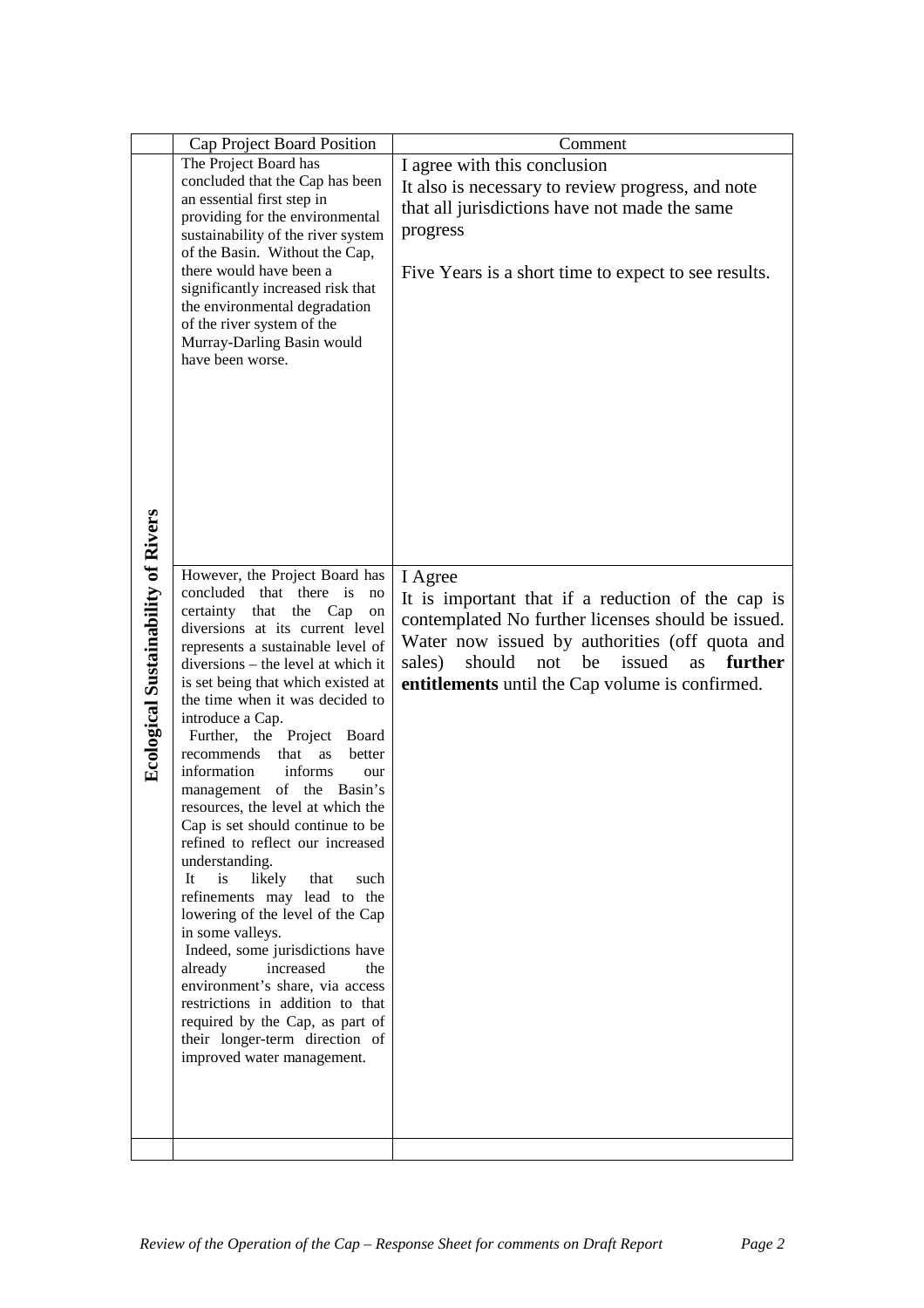|                                    | Cap Project Board Position                                                                                                                                                                                                                                                                                                                                                                                                              | Comment                                                                                                                                                            |
|------------------------------------|-----------------------------------------------------------------------------------------------------------------------------------------------------------------------------------------------------------------------------------------------------------------------------------------------------------------------------------------------------------------------------------------------------------------------------------------|--------------------------------------------------------------------------------------------------------------------------------------------------------------------|
| <b>Economic and Social Impacts</b> | The Project Board considers<br>that there is compelling<br>evidence that the Cap has<br>already delivered significant<br>economic and social benefits to<br>the Basin community and that<br>the net benefit will increase over<br>time.                                                                                                                                                                                                 | The cap has added to the Security of existing<br>entitlements The security of entitlements will<br>become of more importance over time.                            |
|                                    | The results of research<br>conducted for the Review make<br>it clear that, in the absence of<br>the Cap, the erosion of security<br>of supply for irrigators and other<br>users would have been<br>significant. These analyses<br>were performed on several<br>systems across the Basin<br>reflecting diverse agricultural<br>practices and climatic<br>conditions.                                                                     | This is true, I Repeat. The cap has added to the<br>Security of existing entitlements The security of<br>entitlements will become of more importance over<br>time. |
|                                    | Through guaranteeing security<br>of water supply at the valley<br>level, the Project Board views<br>the Cap as having provided a<br>more certain climate for long-<br>term investment and<br>development, particularly in<br>high value agriculture and value<br>adding processing, as well as<br>providing benefits to the<br>environment.                                                                                             | It is to early to make such claims Until all states<br>comply with the cap the States that comply are<br>being disadvantaged                                       |
|                                    | The Project Board considers<br>that the Cap has provided a<br>mechanism for restraining, in an<br>orderly fashion, growth in<br>diversions while enabling<br>economic development to<br>proceed.                                                                                                                                                                                                                                        | The Cap has not been complied with in all<br>jurisdictions                                                                                                         |
|                                    | The Project Board recognises<br>that this strong positive<br>conclusion will not be the<br>perception of every stakeholder<br>in the Basin. However, the<br>Project Board concludes that the<br>overall benefit of the Cap,<br>especially from ensuring<br>security of supply at a valley<br>level and providing an<br>environment within which water<br>trading and related reforms<br>could be developed, has been a<br>positive one. | The Cap must be finalized and the method of<br>accounting given authority.                                                                                         |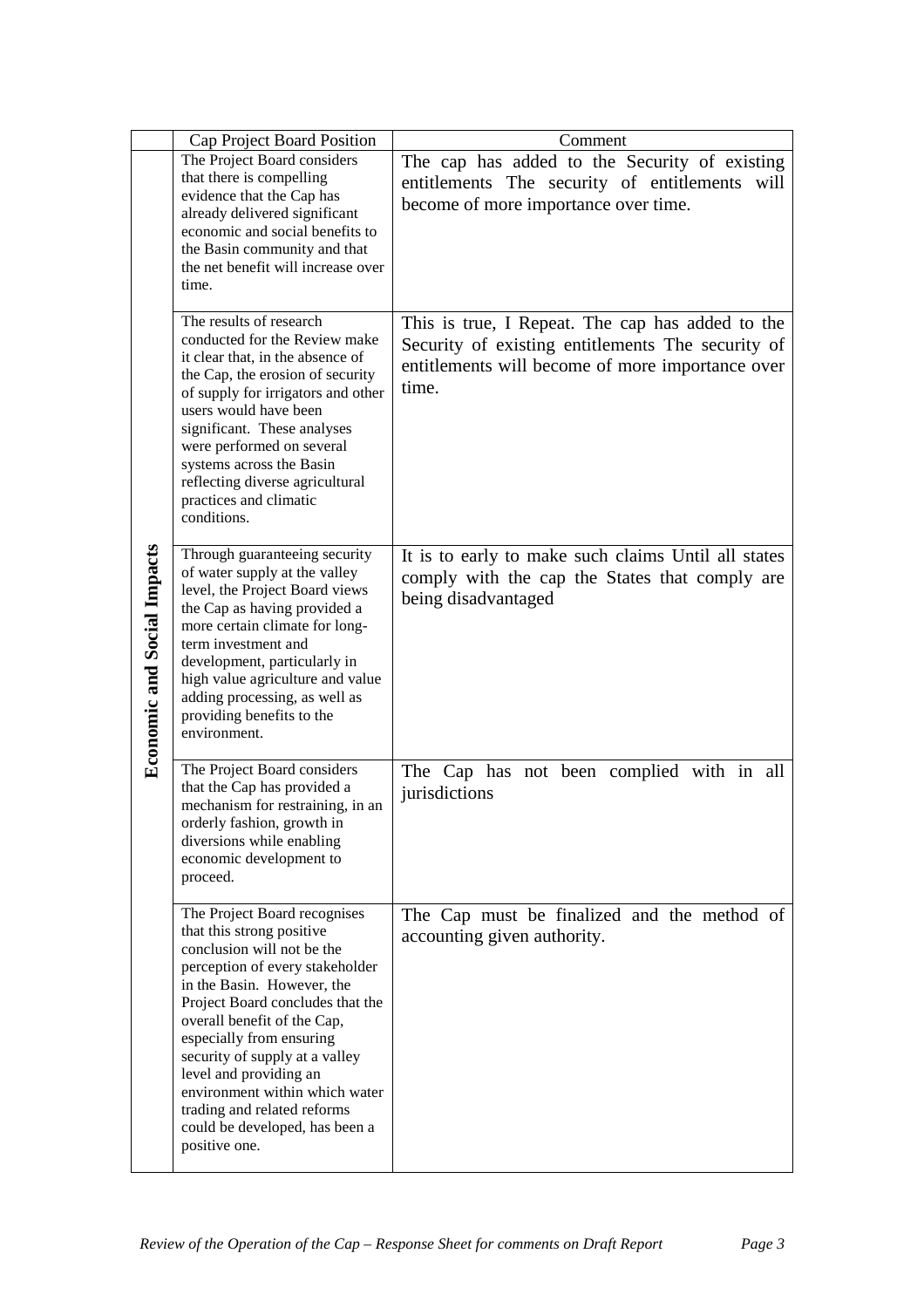|        | Cap Project Board Position                                                                                                                                                                                                                                                                                                                                                 | Comment                                                                                                                                                                                                                                                                                                                                                                              |
|--------|----------------------------------------------------------------------------------------------------------------------------------------------------------------------------------------------------------------------------------------------------------------------------------------------------------------------------------------------------------------------------|--------------------------------------------------------------------------------------------------------------------------------------------------------------------------------------------------------------------------------------------------------------------------------------------------------------------------------------------------------------------------------------|
|        | The Project Board identified                                                                                                                                                                                                                                                                                                                                               | The Queensland issue must be finalized.                                                                                                                                                                                                                                                                                                                                              |
|        | several equity issues (notably<br>Cap arrangements for                                                                                                                                                                                                                                                                                                                     | The Floodplain and overland flow issues are                                                                                                                                                                                                                                                                                                                                          |
|        | Queensland and the ACT) of                                                                                                                                                                                                                                                                                                                                                 | important the Farm dams issue in Victoria is being                                                                                                                                                                                                                                                                                                                                   |
|        | longstanding duration that<br>require urgent resolution. In<br>addition there are several more<br>recently identified equity issues<br>(floodplain and overland flows<br>and diversions, farm dams and<br>tree plantations) also requiring<br>attention. The effective<br>management of these issues will<br>necessitate a total catchment<br>management approach to water | addressed.<br>The issue is essentially a conflict between<br>Section 8 of the Water Act which includes a<br>'right' that if activated may reduce the 'sales'<br>water' right that is included in G M W's Bulk<br>entitlement. This double claim for water has been<br>subject to several inquires.<br>The Baxter, Hill, and Heaps reports all trying to<br>find the elusive 'Equity' |
|        | management that embraces both<br>surface and groundwater<br>resources.                                                                                                                                                                                                                                                                                                     | I believe that a suitable compromise can be<br>achieved but this is not the forum to promote it.                                                                                                                                                                                                                                                                                     |
|        | The Project Board focused on                                                                                                                                                                                                                                                                                                                                               | Whilst it is true that most issues should be solved                                                                                                                                                                                                                                                                                                                                  |
|        | equity issues arising from the<br>implementation of the Cap<br>between jurisdictions and<br>between river valleys within                                                                                                                                                                                                                                                   | within jurisdictions. Issues such as the interstate<br>trade that does not match. N S W with 'unders and<br>overs' and Victoria without.                                                                                                                                                                                                                                             |
| Equity | States. In several cases, the<br>submissions received by the                                                                                                                                                                                                                                                                                                               | There is a need for a structure to discuss and<br>propose solutions to these problems.                                                                                                                                                                                                                                                                                               |
|        | Review of the Operation of the<br>Cap raised equity issues that are<br>about the details of                                                                                                                                                                                                                                                                                |                                                                                                                                                                                                                                                                                                                                                                                      |
|        | implementation within valleys<br>which are outside the                                                                                                                                                                                                                                                                                                                     |                                                                                                                                                                                                                                                                                                                                                                                      |
|        | jurisdiction of the Murray-<br>Darling Basin Commission and<br>Ministerial Council processes.                                                                                                                                                                                                                                                                              |                                                                                                                                                                                                                                                                                                                                                                                      |
|        | The vast majority of such issues<br>related to the recognition of                                                                                                                                                                                                                                                                                                          |                                                                                                                                                                                                                                                                                                                                                                                      |
|        | licensed entitlement versus<br>history of use, specifically in                                                                                                                                                                                                                                                                                                             |                                                                                                                                                                                                                                                                                                                                                                                      |
|        | New South Wales (the<br>"sleeper/dozer" issue). Such                                                                                                                                                                                                                                                                                                                       |                                                                                                                                                                                                                                                                                                                                                                                      |
|        | issues need to be dealt with by<br>the particular jurisdiction                                                                                                                                                                                                                                                                                                             |                                                                                                                                                                                                                                                                                                                                                                                      |
|        | concerned. In order that all<br>submissions receive appropriate                                                                                                                                                                                                                                                                                                            |                                                                                                                                                                                                                                                                                                                                                                                      |
|        | attention, these submissions and<br>that of the CAC have been                                                                                                                                                                                                                                                                                                              |                                                                                                                                                                                                                                                                                                                                                                                      |
|        | referred to the appropriate<br>Government for consideration                                                                                                                                                                                                                                                                                                                |                                                                                                                                                                                                                                                                                                                                                                                      |
|        | and reply.                                                                                                                                                                                                                                                                                                                                                                 |                                                                                                                                                                                                                                                                                                                                                                                      |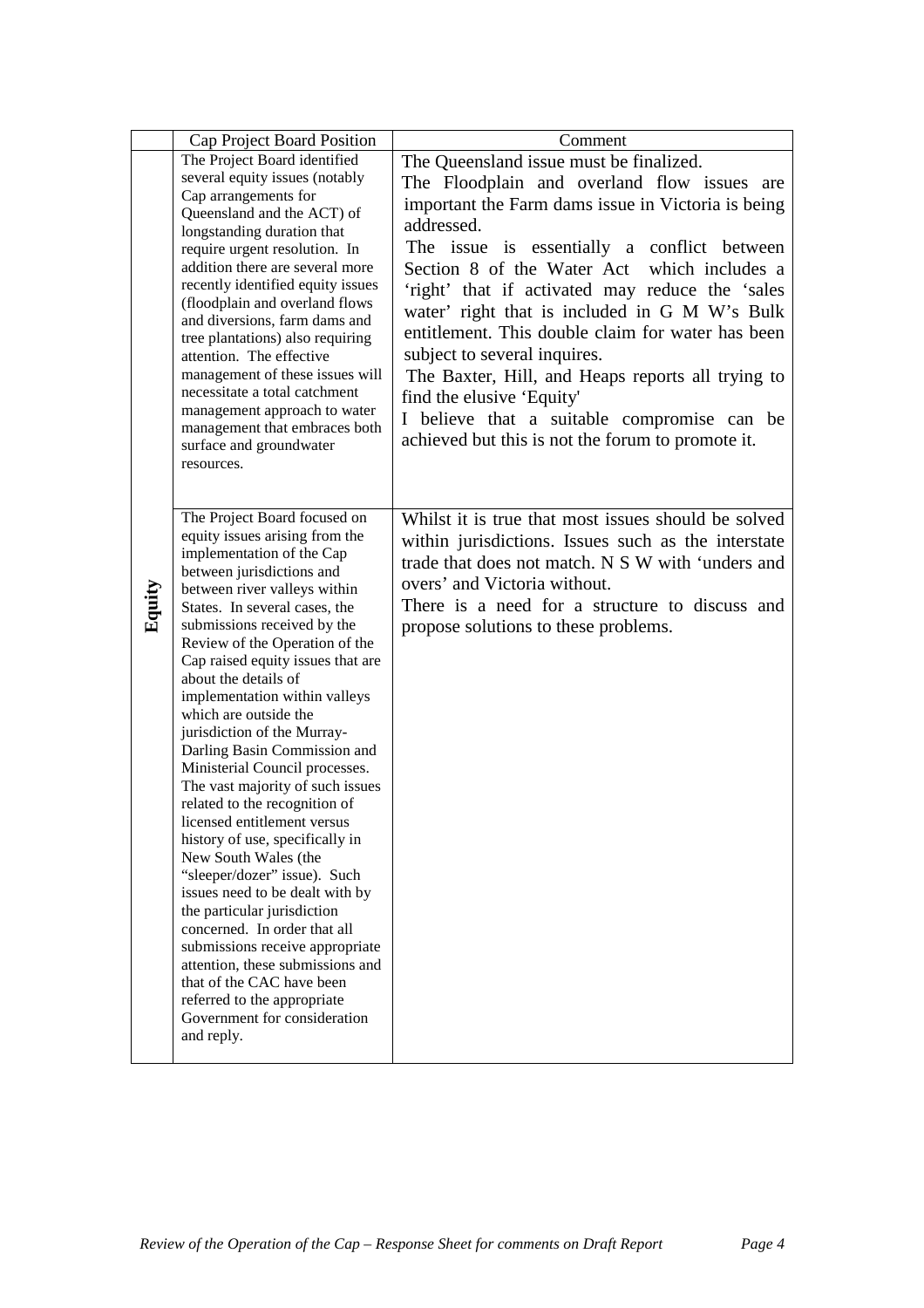|                                      | Cap Project Board Position                                    | Comment                                            |
|--------------------------------------|---------------------------------------------------------------|----------------------------------------------------|
|                                      | The work of the Independent                                   | I support the I A G but they may need more         |
|                                      | Audit Group (IAG) on the                                      | support / power to achieve their objectives.       |
|                                      | ongoing implementation of the                                 |                                                    |
|                                      | Cap and compliance of actual                                  |                                                    |
|                                      | diversions with Cap target<br>diversions has provided a clear |                                                    |
|                                      | direction for the finalisation of                             |                                                    |
|                                      | the implementation phase of the                               |                                                    |
|                                      | Cap. The Project Board                                        |                                                    |
|                                      | generally supports the IAG<br>recommendations.                |                                                    |
|                                      |                                                               |                                                    |
|                                      |                                                               |                                                    |
|                                      |                                                               |                                                    |
|                                      |                                                               |                                                    |
|                                      |                                                               |                                                    |
|                                      | Significantly, effective                                      | I Find it incomprehensible that such tools are not |
|                                      | compliance tools (computer                                    | fully developed. They must be to ensure Cap        |
|                                      | simulation models used to<br>determine Cap target diversions) | Compliance!!                                       |
|                                      | have not yet been developed and                               |                                                    |
|                                      | the Project Board recommends                                  |                                                    |
|                                      | that a high priority be given to                              |                                                    |
|                                      | the finalisation of these models.                             |                                                    |
|                                      |                                                               |                                                    |
|                                      |                                                               |                                                    |
| <b>Implementation and Compliance</b> |                                                               |                                                    |
|                                      |                                                               |                                                    |
|                                      | The Review has found that<br>Victoria and South Australia     | The whole concept of a CAP depends on ALL          |
|                                      | have complied with the Cap,                                   | States treating this matter seriously.             |
|                                      | while Queensland and ACT are                                  | Support in Victoria will wane rapidly unless there |
|                                      | yet to complete the                                           | is progress in the other States!!!                 |
|                                      | establishment of their respective                             |                                                    |
|                                      | Caps. Nevertheless, it is                                     |                                                    |
|                                      | apparent that in Queensland                                   |                                                    |
|                                      | there has been significant<br>growth in storage which will    |                                                    |
|                                      | impact on the water available                                 |                                                    |
|                                      | for alternative consumptive and                               |                                                    |
|                                      | environmental uses. In New                                    |                                                    |
|                                      | South Wales, the Cap has been                                 |                                                    |
|                                      | breached in the Barwon-Darling                                |                                                    |
|                                      | system, with other valleys being<br>within Cap limits.        |                                                    |
|                                      |                                                               |                                                    |
|                                      |                                                               |                                                    |
|                                      |                                                               |                                                    |
|                                      |                                                               |                                                    |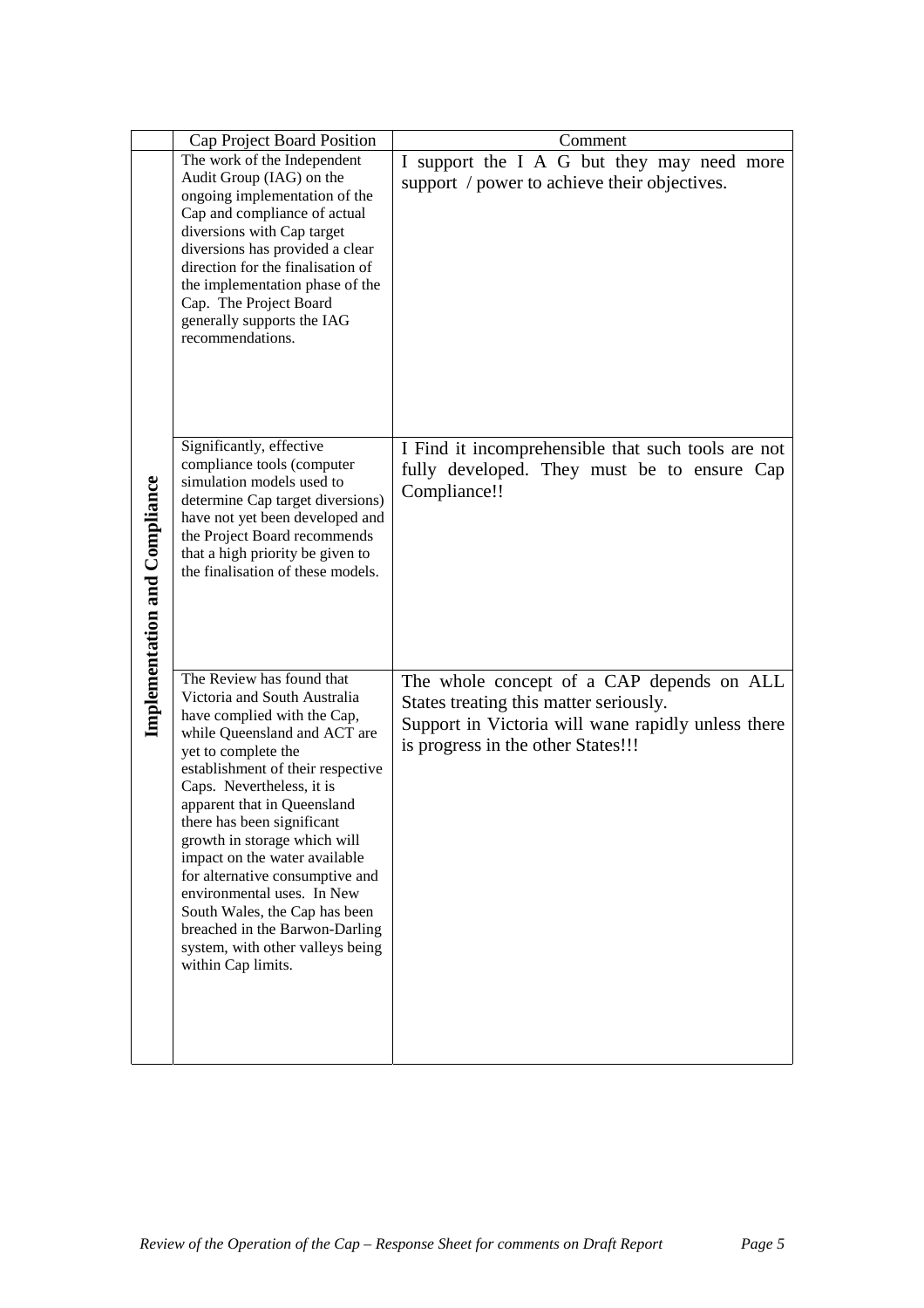|                                                     | Cap Project Board Position                                                                                                                                                                                                                                                                                                                   | Comment                                                                                                                             |
|-----------------------------------------------------|----------------------------------------------------------------------------------------------------------------------------------------------------------------------------------------------------------------------------------------------------------------------------------------------------------------------------------------------|-------------------------------------------------------------------------------------------------------------------------------------|
| dule F to the Murray-Darling Basin Agreement<br>Sch | The most important challenge in<br>Cap implementation is to<br>finalise the arrangements under<br>"Schedule $F - Cap$ on<br>Diversions" to the Murray-<br>Darling Basin Agreement. This<br>schedule is the primary tool for<br>defining Cap arrangements<br>especially those concerned with<br>assessing compliance and its<br>consequences. | I Totally Agree                                                                                                                     |
|                                                     | With the intent of improving the<br>operation of the Cap through the<br>development of fair and<br>meaningful compliance<br>arrangements, the Project Board<br>invites comments on the<br>following modifications to<br>Schedule F which have been<br>recommended by the IAG:                                                                |                                                                                                                                     |
|                                                     | Removal of references to<br>end-of-valley flows as a<br>method for Cap<br>compliance.                                                                                                                                                                                                                                                        | End of Valley Flows may be retained as a check of<br>how accurate the metering arrangements are                                     |
|                                                     | Arrangements for remedial<br>actions in the case of Cap<br>exceedence. The<br>recommendation of the<br>IAG is that States be<br>required "to ensure that<br>cumulative diversions are<br>brought back into balance<br>with the cap".                                                                                                         | 'Continuous accounting' is the only way the Cap<br>work as the 'Cap volume' will not be<br>will<br>confirmed until after the event. |
|                                                     | re-setting the<br>commencement date for<br>accounting for diversions<br>under the Cap to start with<br>the 2000/01 water year.                                                                                                                                                                                                               | I believe Victoria may accept this compromise if<br>an agreed position can be negotiated with all<br>states. I E Volumes and dates. |